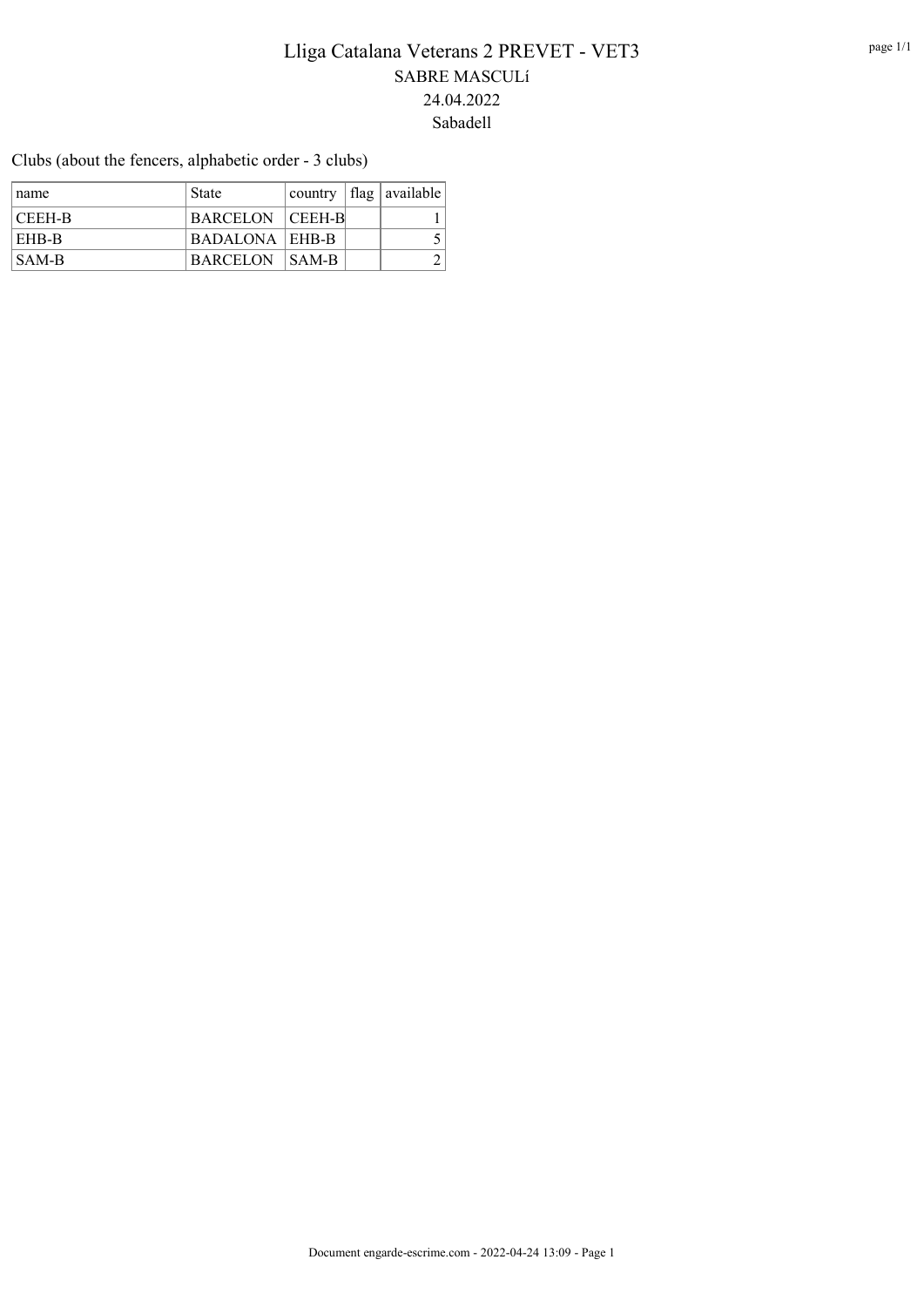Fencers (present, ordered by fencer number - 8 fencers)

| ran | club<br>number   name and first name |       | flag |
|-----|--------------------------------------|-------|------|
|     | 1   ARKHIPOV Alexander<br>EHB-B      |       |      |
| ◠   | 2 CASADESUS SOLÉ Xavier              | EHB-B |      |
| 3   | 3 VILA LEON Jordi                    | EHB-B |      |
|     | 4 GUILERA SARDÀ-FORTUNY Xavier       | SAM-B |      |
| 5   | 5 SUÑOL DURAN Jordi                  | EHB-B |      |
|     | 7 BALCAZAR NAVARRO Jose Luis         | SAM-B |      |
| ⇁   | 9 BORRAZ ISALGUE Sebastian           | CEEH- |      |
| 8   | 11 FERRAN ESTRADA Alex               | EHB-B |      |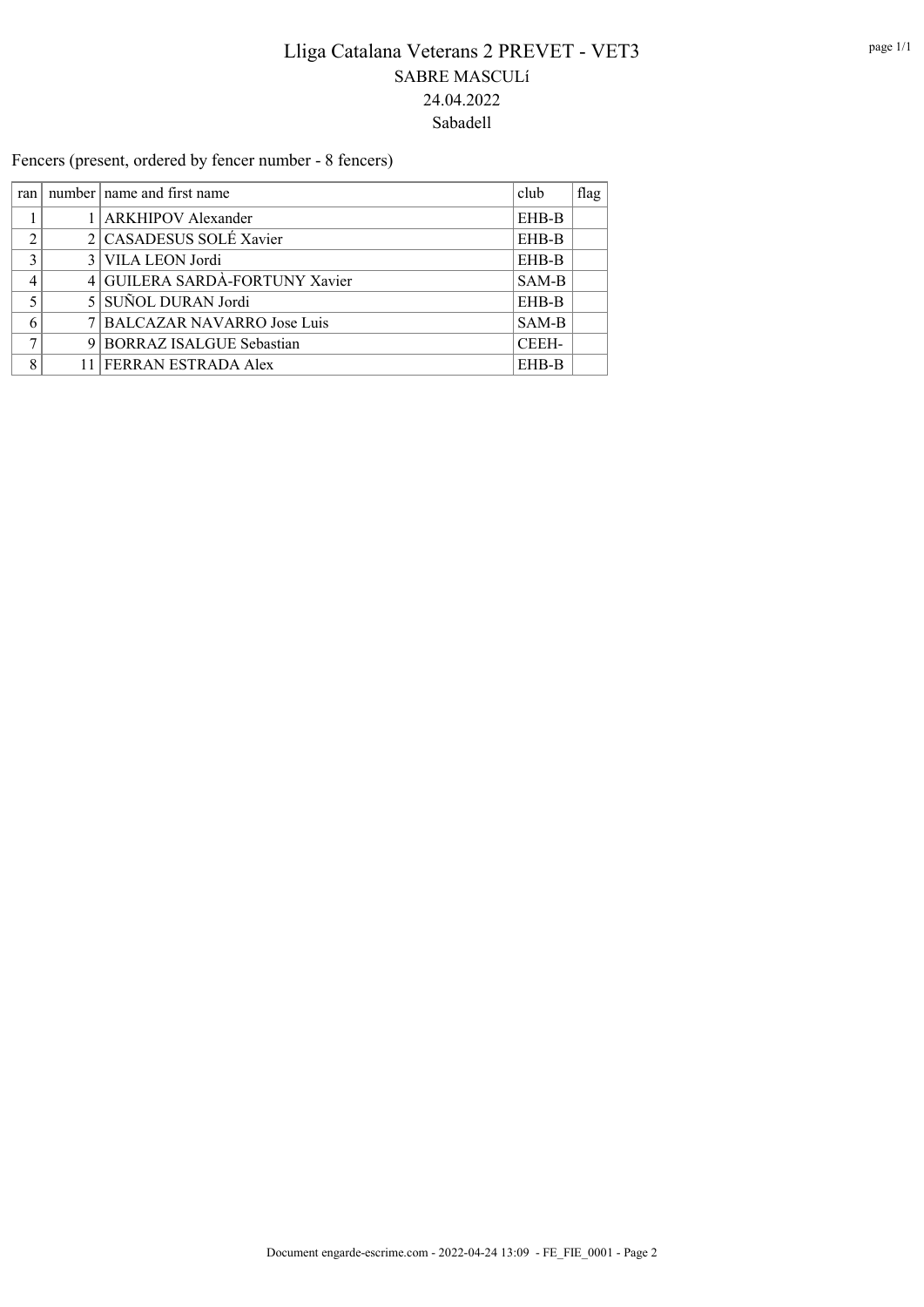Overall number of participants: 8 Number of participants among the 32 first fencers of the FIE ranking: 8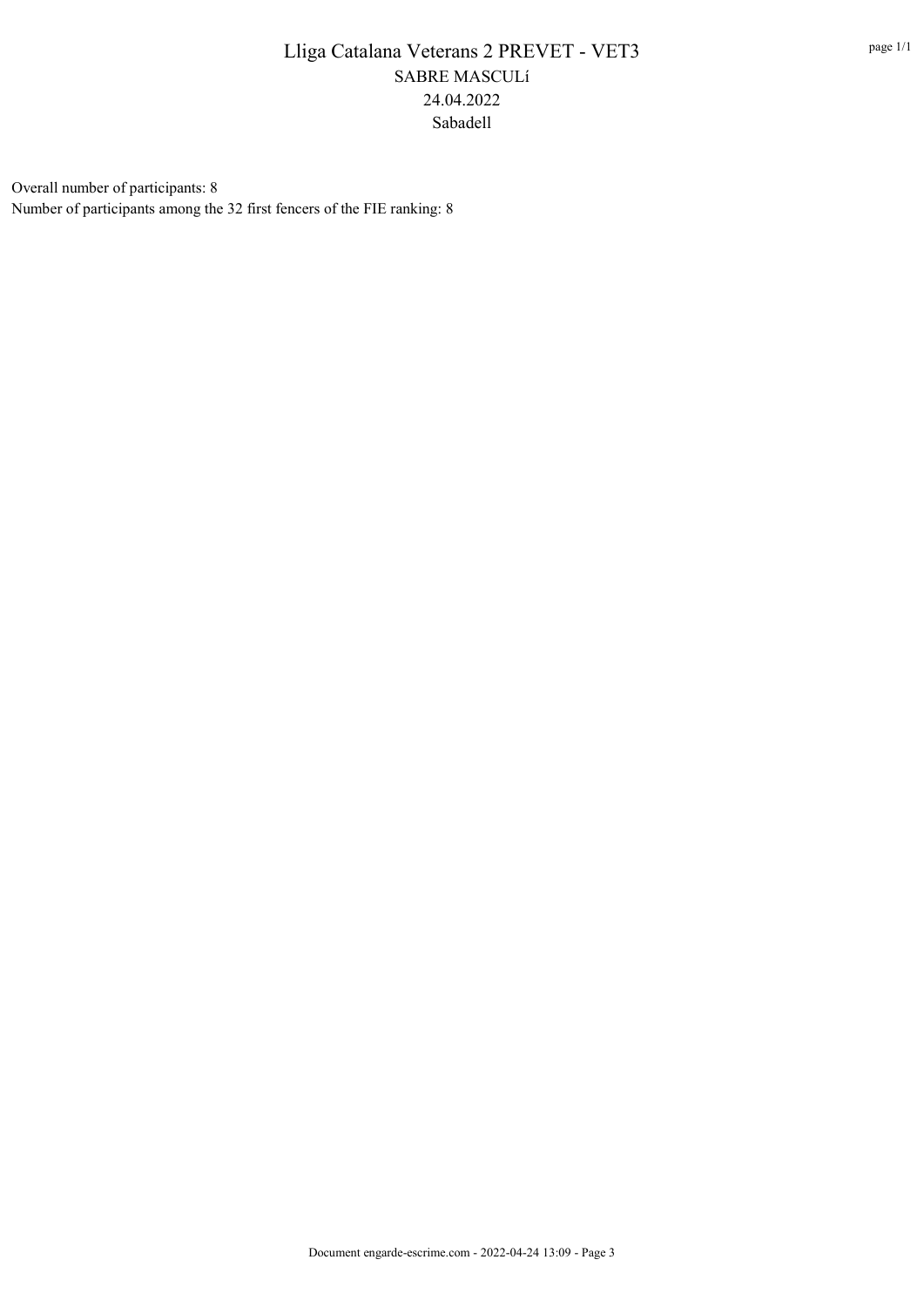### Formula of the competition

\_\_\_\_\_\_\_\_\_\_\_\_\_\_\_\_\_\_\_\_\_\_\_\_\_\_\_\_\_\_\_\_\_

Direct elimination : 8 fencers

Direct tableau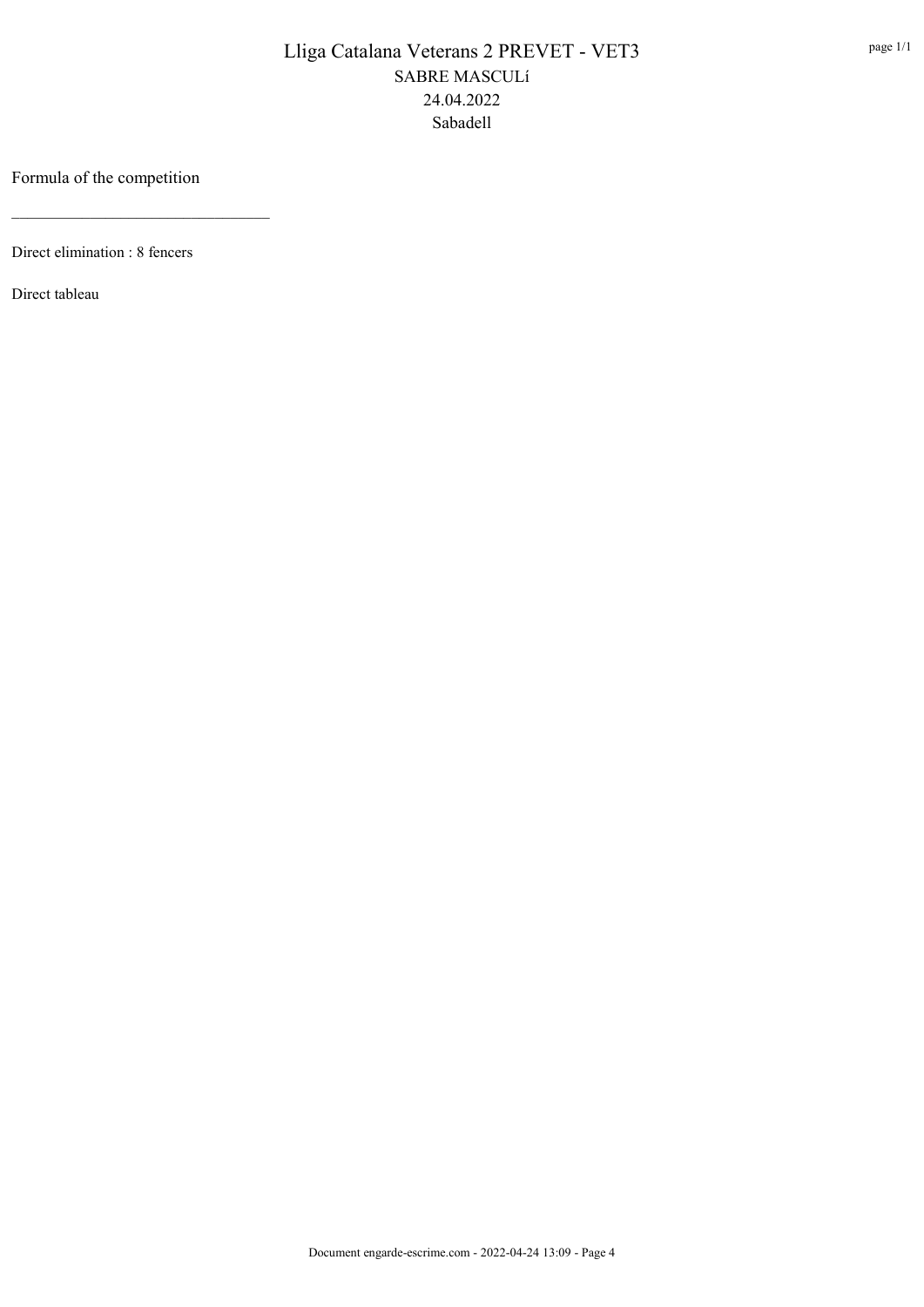|                             | Tableau of 8                      |        | Semi-finals                       | Final                     |
|-----------------------------|-----------------------------------|--------|-----------------------------------|---------------------------|
|                             | <b>ARKHIPOV</b> Alexander         | EHB-B  |                                   |                           |
| 8                           | FERRAN ESTRADA Alex               | EHB-B  | <b>ARKHIPOV Alexander</b><br>10/3 | <b>ARKHIPOV Alexander</b> |
| 5                           | SUÑOL DURAN Jordi                 | EHB-B  | SUÑOL DURAN Jordi                 | 10/3                      |
| 4                           | GUILERA SARDÀ-FORTUNY Xavier      | SAM-B  | 10/7                              |                           |
| 3                           | VILA LEON Jordi                   | EHB-B  | VILA LEON Jordi                   |                           |
| 6                           | <b>BALCAZAR NAVARRO Jose Luis</b> | SAM-B  | 10/5                              | VILA LEON Jordi           |
|                             | <b>BORRAZ ISALGUE Sebastian</b>   | CEEH-B |                                   | 10/7                      |
| $\mathcal{D}_{\mathcal{L}}$ | CASADESUS SOLÉ Xavier             | EHB-B  | CASADESUS SOLÉ Xavier<br>10/1     |                           |